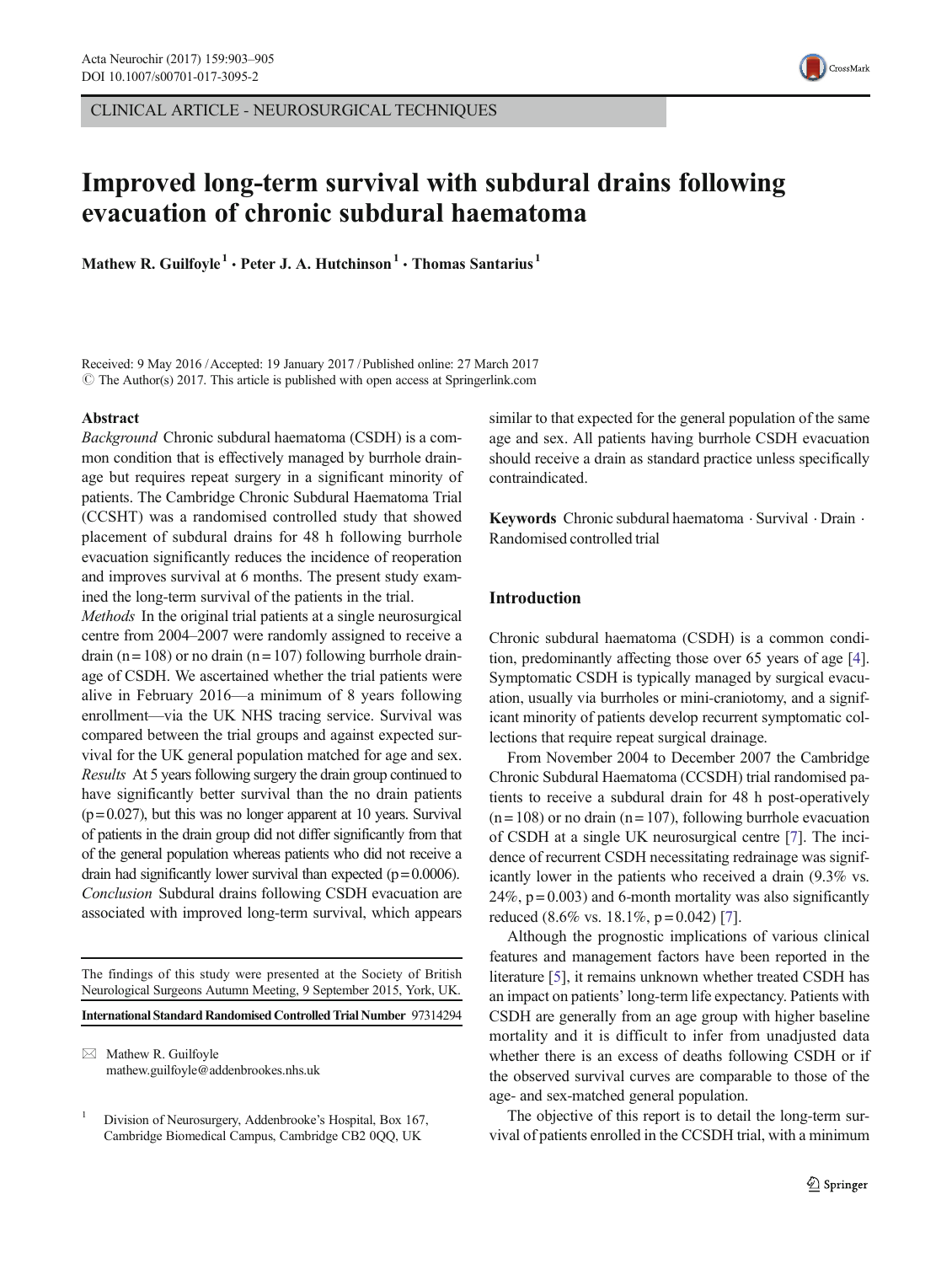8-year follow-up, and to examine the relative survival of the study patients in comparison with the UK general population.

# Methods

The trial design and protocol, together with detailed demographic and clinical details of the trial participants, can be found in the original publication [\[7](#page-2-0)]. Briefly, adult patients requiring evacuation of CSDH were randomly allocated to receive either a subdural drain or no drain at the end of the burrhole drainage procedure. Drains were left on free drainage for 48 h prior to removal on the ward. The primary outcome measure was symptomatic recurrent CSDH needing repeat surgery; secondary outcomes included mortality and neurological outcome at 6 months following surgery. The trial was prospectively registered (ISRCTN 97314294) and approved by the UK NHS Research Ethics Committee. No funding was received for the study.

The survival status of trial patients was ascertained on 1 February 2016 via the UK NHS Strategic Tracing Service. This was 8 years from the date of enrollment of the last patient into the trial.

All statistical analysis was performed in R (v.3.2.4, [www.r](http://www.r--project.org/)[project.org\)](http://www.r--project.org/) using the survival and relsurv packages [[6,](#page-2-0) [8\]](#page-2-0) (both available at cran.r-project.org). Survival of the trial patients was calculated using the Kaplan-Meier method from the date of surgery. Survival between the study arms was compared with the two-sample log-rank test.

Life tables for the England and Wales civilian population, reporting the annual age- (in 1-year increments) and sexspecific risk of death for the years 1841–2013, were obtained from the Human Mortality Database ([www.mortality.org](http://www.mortality.org/)). Data for 2013 were used for all later years as this was the most recent available. Life tables were used to generate representative cohorts of the general population with the same number of patients and identical age and sex profiles as the control (no drain) and drain groups. Relative survival was calculated as the ratio of observed to expected survival. Statistical comparison of the observed survival in the trial groups and the expected survival of respective population cohorts was performed with the one-sample log-rank test [\[1,](#page-2-0) [8\]](#page-2-0). An expected survival curve for the trial cohort was generated using the conditional (Ederer II) method [\[2\]](#page-2-0). Statistical significance was set at 5%.

# Results

Patients in the trial had median age of 78 years (range 35–95) and 74.4% were male. At baseline the groups were well balanced [\[6\]](#page-2-0). At 5 years post-operatively 34.2% of patients in the drain group and 47.7% in the control group had died; comparison of 5-year survival curves showed a significant reduction in mortality associated with receiving a drain ( $\chi^2$  = 4.9, p = 0.027;

Fig 1). There was no significant difference when comparing the survival curves over 8 years (the time up to which complete follow-up was possible) or 10 years from surgery.

We then determined the relative survival of the trial groups against comparable age- and sex- matched cohorts of the general population. At 5 years the relative survival in the no drain group was 77.6% compared with 89.8% in the drain group. Comparison of the observed survival curves with expected survival (Fig. 1) found no significant difference in the drain group ( $\chi^2$ =2.8, p=0.09) but patients who were not treated with a drain had significantly lower survival than the general population ( $\chi^2$  = 11.8, p = 0.0006).

To exclude the potential bias of post-operative deaths within 6 months of surgery on the analysis of long-term relative survival the subset of trial patients alive at 6 months ( $n=187$ ; 98 in the drain group) was compared with the general population. Five-year relative survival, conditional on being alive at 6 months (Fig. [2](#page-2-0)), was again significantly lower in the control patients ( $\chi^2$ =4.9,  $p = 0.026$ ) but not for the drain group ( $\chi^2 = 0.02$ ,  $p = 0.897$ ).

# **Discussion**

This study builds on the previously reported 6-month outcomes of a randomised controlled trial of subdural drains following burrhole drainage of CSDH [[7\]](#page-2-0). Patients managed with a drain had significantly lower mortality at 6 months post-operatively and the present analysis confirms that a significant survival advantage remains at 5 years following surgery. Moreover, patients who received a drain had long-term survival that was not significantly different from that expected of the general population. In contrast, patients who did not receive a drain had significantly worse survival than expected. Importantly, this was not simply an effect of the higher early



Fig. 1 Kaplan-Meier survival curves for the trial groups (solid lines) with 95% confidence intervals (shaded regions) and the expected survival of a cohort of the general population matched for age and sex to the patients in the study (dashed line)